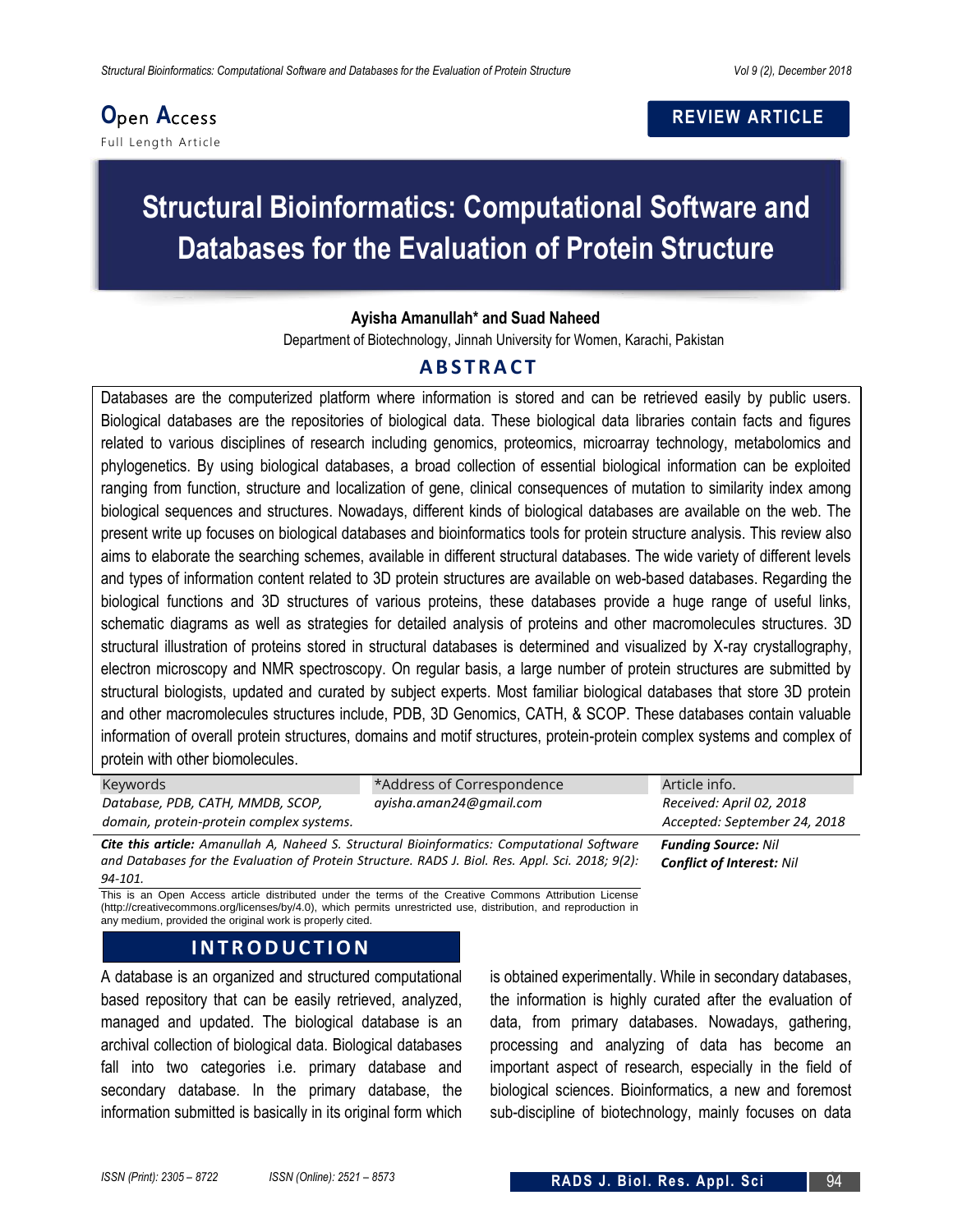processing. Through the various strategies of bioinformatics, biological databases are designed after data gathering and processing. These biological databases are incorporated with specific features<sup>1</sup>. Among various databases, protein database is a collection of various sets of data about proteins. It is serving as a storehouse of information since 1971 and stores information about protein sequence, protein structure, its conformation and active sites. Moreover, it also describes the physical and chemical nature and biological role of proteins as proteins are solely responsible for all the biological functions in the body<sup>2</sup>. Protein structure databases elucidate the protein structure in normal as well as in diseased condition in the biological system. Through these structure databases, the 3D structure of proteins and cell dimension can be studied.

This review highlights the most common protein structure databases, that will be helpful to those individuals in the scientific community who would be interested to conduct research in bioinformatics specifically in protein structure studies.

# **P R O T E I N D A T A B A N K ( P D B )**

Protein data bank is an online structural library of biological macromolecules, which is the only worldwide repository of macromolecular structure. The PDB was organized in 1971 at Brookhaven National Laboratories (BNL) as a platform of crystal structures of biomolecules. Over the years, the data submitted to PDB was modified and approaches to access the PDB have changed, as a result of advancements in technology.

In October 1998, Research Collaborator for Structural Bioinformatics (RCSB) has started to manage and maintain the activities of PDB. PDB data is curated and annotated by RCSB PDB. The major task of the RCSB is to generate such measures that allow the use and analysis of structural data<sup>3</sup> . PDB stores 3D structural information of biological molecules mainly nucleic acid and proteins. The structural information of biomolecules is commonly acquired experimentally by NMR spectroscopy, X-ray crystallography, electron microscopy etc.

Structural information of some chemical ligands and nucleotides are also available on PDB. PDB ID is a fourcharacter identifier that is actually entitled as PDB entry. A user can access PDB at http://www.rcsb.org/pdb/ or http://www.pdb.org (Fig. **1**).



#### **Fig. 1:** A Homepage of PDB.

Searching through PDB is done by a vast range of search engines ranges from PDB ID and keywords to structural features of proteins and other biomolecules (Fig. **2**).

| PROTEIN DATA BANK<br>CPDB<br>$ $ $PDB-101$ | An Information Portal to<br>130997 Biological<br>Macromolecular Structures<br>Advanced Search   Browse by Annotations<br><b>EMDanBask</b><br><b>Engineer Structural Roopy</b><br>Promo Data Bank | Go<br><b>ByBO</b>          |
|--------------------------------------------|--------------------------------------------------------------------------------------------------------------------------------------------------------------------------------------------------|----------------------------|
|                                            | A Structural View of Biology                                                                                                                                                                     | June Molecule of the Month |
| Welcome                                    | This resource is powered by the Protein Data Bank archive-information about<br>the 3D shapes of proteins, nucleic acids, and complex assemblies that helps.                                      |                            |
| <b>Deposit</b>                             | students and researchers understand all aspects of biomedicine and<br>agriculture, from protein synthesis to health and disease.                                                                 |                            |
|                                            | the subject of the complete the subject of the complete the complete the complete the complete the complete the                                                                                  |                            |

#### **Fig. 2:** Searching strategies available at PDB.

There are two formats that PDB uses to keep structural data: The PDB file format and macromolecular crystallographic information file format (mmCIF). PDB file design is more commonly used in protein community as compared to mmCIF.

PDB offers various molecular structural visualization soft wares including Jmol, PDB simple viewer, PDB protein workshop and RCSB-Kiosk. Structural confirmation of secondary structure is also provided by PDB<sup>4</sup>.

The PDB depository is run by an association, named the Worldwide Protein Data Bank (wwPDB) which guarantees that the information is freely accessible to the public*.*  Structures for huge numbers of the proteins and nucleic acids required in the central procedures of life are available on PDB<sup>5</sup>.

## **P D B S U M**

At present, more than 13000 3D structures of biomolecules have been exploited experimentally by using NMR spectroscopy and X-ray crystallography. Most of these 3D structures mainly include proteins, DNA and protein-ligand complexes (Fig. **3** & **4**). Along with the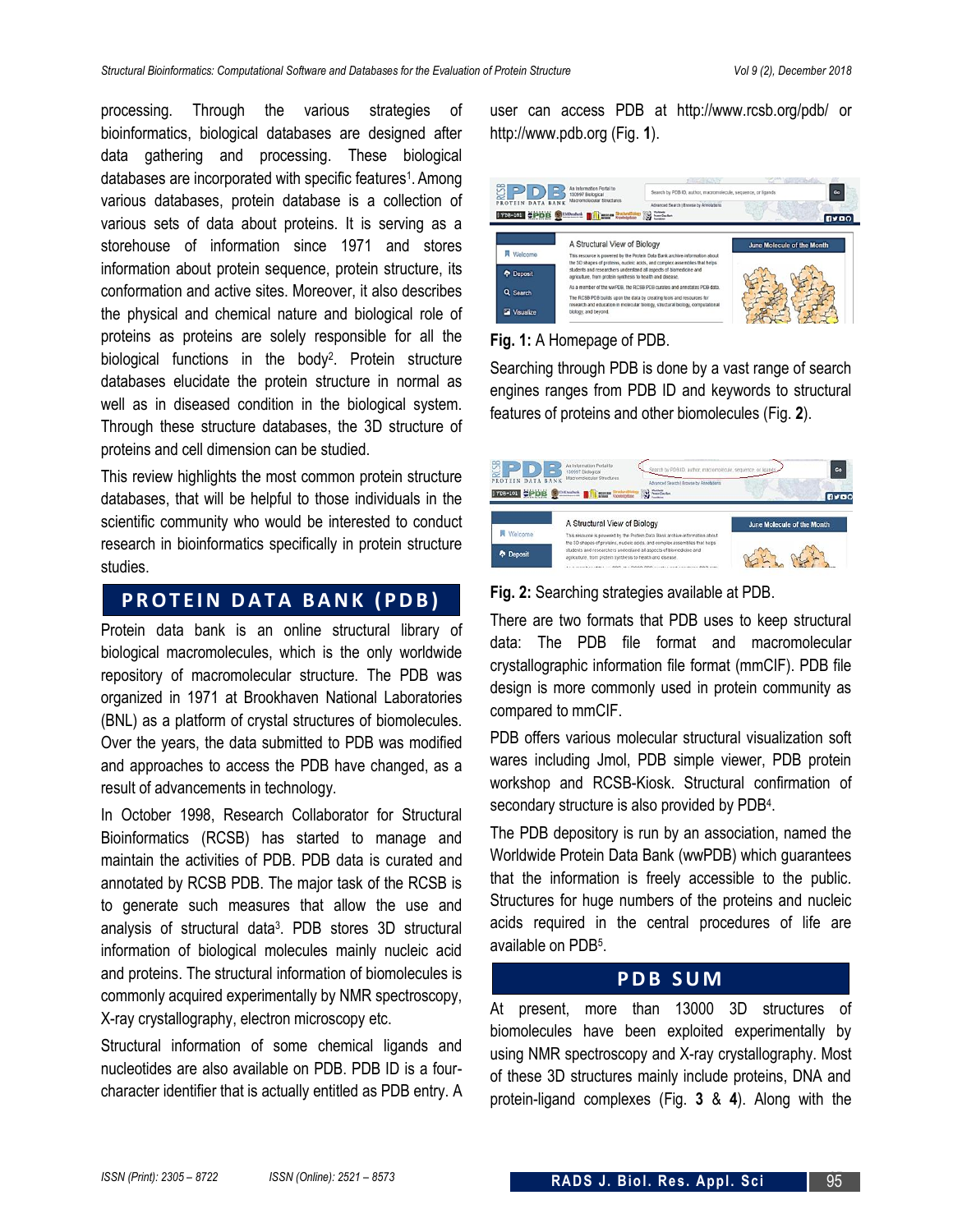sequence, functional and physiochemical properties give a bundle of information, quite sufficient for developing knowledge regarding biochemical processes. These structures are submitted to PDB which can be obtained from RCSB's PDB web page. There are other structural archives that collect further information on the particular type of molecules or particular features of the molecules.

PDBsum is one of the principal database. PDBsum was established in 1995 with the goal to make an available pictorial summary of biological macromolecules structures (DNA, RNA, protein, metal ions, water molecules and small molecule ligands), present in PDB, along with their major structural attributes. PDBsum keeps 3D images of the protein structure, protein secondary structure annotations, detailed structural statistics, developed from the PROMOTIF computer software, summary PROCHECK consequences and flow diagrams that indicate connections between protein, ligands and DNA molecules. RasMol focuses the crucial features of the protein structure including domains, protein-ligand correlations and PROSITE format for interactional 3D visualization.

| PDBsum                                                                          | Pictorial database of 3D structures in the Protein Data Bank                                                                                                                                                                                                                                                                      |
|---------------------------------------------------------------------------------|-----------------------------------------------------------------------------------------------------------------------------------------------------------------------------------------------------------------------------------------------------------------------------------------------------------------------------------|
|                                                                                 |                                                                                                                                                                                                                                                                                                                                   |
| PD                                                                              | Databases > Structure Databases > PDReum                                                                                                                                                                                                                                                                                          |
| · Browse options:<br>List of PDR codes<br>Het Groups                            | PDBsum is a pictorial database that provides an at-a-glance overview of the contents of each 3D structure deposited in the Protein Data Bank (PDB). It shows<br>the molecule(s) that make up the structure (ie protein chains, DNA, ligands and metal ions) and schematic diagrams of the interactions between them.<br>Read more |
| Ligands<br>Drugs<br>Enzymes                                                     | PDB code (4 chars)<br>Example: "1kfv"<br>Find                                                                                                                                                                                                                                                                                     |
| * Generate                                                                      |                                                                                                                                                                                                                                                                                                                                   |
| <b>Figures from Papers</b><br>Gallery<br>Figure stats                           | Text search<br>Search<br>Cans at TITLE, HEADER COMPACI, SOURCE and AUTHOR records in the PDB (eq to find a given protein by name).                                                                                                                                                                                                |
| <sup>8</sup> Documentation<br><sup>a</sup> Downloads<br><sup>#</sup> Contact us | Search by sequence                                                                                                                                                                                                                                                                                                                |
|                                                                                 | Search<br>Perform FASTA search vs all sequences in the PDB to get a list of the closest matches.                                                                                                                                                                                                                                  |





**Fig. 4:** Pictorial summary of Hydrolase/DNA with PDB id: 1kfv at PDBsum.

PDBsum is frequently upgraded, whenever any new structure is submitted to PDB. PDBsum is accessed freely through URL: http://www.ebi.ac.uk/thorntonsrv/databases/cgi-bin/pdbsum <sup>6</sup>.

# **3 D-G E N O M I C S**

3D-GENOMICS is a structural database that gives information about the protein structure from the sequenced genome. The database stored information of 93 proteomes in August 2003. It stores information about homologous sequences from different sequence databases, patterns from Prosite, protein domain information from pfam and SCOP, and characteristics of other predicted sequences such as transmembrane regions and coiled coils. The structure of the protein and its biochemical function can be annotated after the genome has been sequenced by this database. Various searching policies are available on 3D-GENOMICS database that allow a user to,

- Retrieve data directly for individual protein sequence by accession numbers or keywords.
- Investigate the desired sequence selected from summarized annotations for a specific proteome.
- Or approach pre-calculated frequency based cross proteome comparative study<sup>7</sup>.

Different methodologies are involved for retrieving the information such as the recognition of motifs which are responsible for structure and function, characterization of coiled and integral regions sequence identification and the identification of similar proteins whose function or the structure has already been reported<sup>8</sup>.

# **CATH DATABASE**

Protein evolution originates in the families of structurally closed protein, within which sequence identities can be very small. This can allow effective structure-based classification in distinguishing unpredicted associations in known structures and under ideal conditions, the function can also be allocated. The constant emerging variety of fully known protein structures is just so massive. Hence it is impossible to classify all proteins manually. In order to overcome the situation, automated techniques are needed for quick assessment of these biological molecule structures<sup>9</sup>.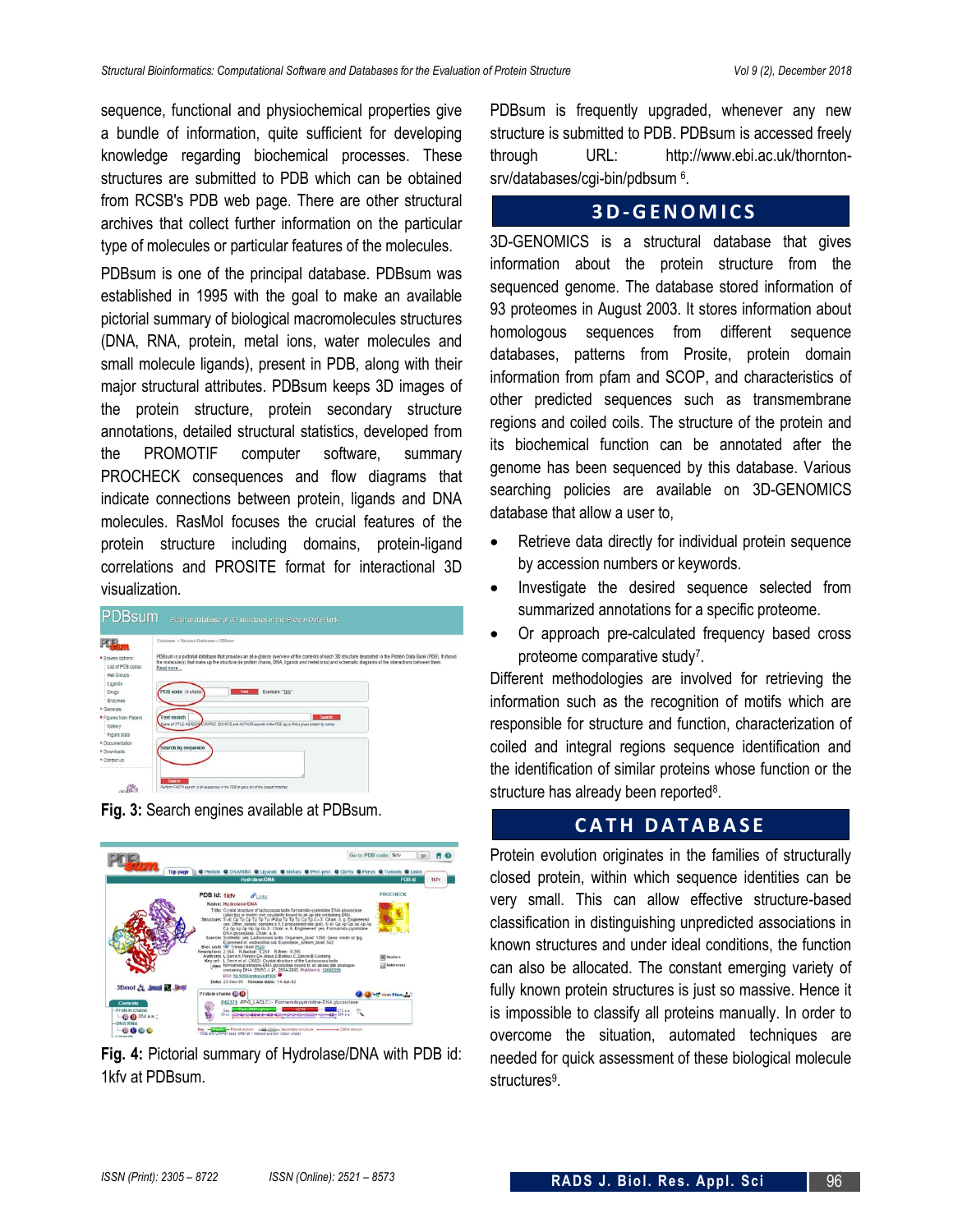CATH is a protein structure classification bank which stores hierarchical ranking (taxonomic classification) of protein domains based on their folding mechanisms. CATH uses evolutionary information of proteins and classifies protein domains into superfamilies if they have emerged from same ancestors. CATH database obtains domains (Fig. **5**) from protein structures, stored in PDB<sup>10</sup> .

| C A TH<br>Home<br>Search | Download<br>About<br>Support<br>Browse                                                                                                                                                                                        | Search CAT        |
|--------------------------|-------------------------------------------------------------------------------------------------------------------------------------------------------------------------------------------------------------------------------|-------------------|
| > Matching CATH Domains  |                                                                                                                                                                                                                               | @ Info            |
|                          | 2acyA00                                                                                                                                                                                                                       |                   |
|                          | PDB code 2acy, chain A, domain 00<br>Superfamily: 3.30.70.100                                                                                                                                                                 |                   |
|                          | ACYLPHOSPHATASE, polymer SULFATE ION, non-polymer, CHLORIDE ION, non-polymer, water, water, polypeptide(L), monomeric,<br>ACYLPHOSPHATASE, ACYLPHOSPHATASE, PHOSPHORIC MONOESTER HYDROLASE, ACYLPHOSPHATASE, polymer, SULFATE |                   |
|                          | ION, non-polymer, CHLORIDE ION, non-polymer, water, water, polypeptide(L), monomeric, ACYLPHOSPHATASE.<br>ACVLPHOSPHATASE, PHOSPHORIC MONOESTER HYDROLASE, ACVLPHOSPHATASE, polymer, SULFATE ION, non-polymer,                |                   |
|                          | ORLORIDE ION non-colmer water water polyreatilists, monomeric ACYLPHOSPHATASE ACYLPHOSP                                                                                                                                       | w Vew all entries |
| >Matching PDB Structures |                                                                                                                                                                                                                               | <b>Q</b> Info     |
|                          | 2acy                                                                                                                                                                                                                          |                   |
|                          | PDB code 2acv                                                                                                                                                                                                                 |                   |
|                          | ACYLPHOSPHATASE, polymer, SULFATE ION, non-polymer, CHLORIDE ION, non-polymer, water, enlypeptide(L), monomeric,<br>ACYLPHOSPHATASE, ACYLPHOSPHATASE, PHOSPHORIC MONOESTER HYDROLASE, ACYLPHOSPHATASE, polimer, SULFATE       |                   |
|                          | ION, non-oolymer, CHLORIDE ION, non-oolymer, water, water, polypeptide(L), monomeric, ACYLPHOSPHATASE.                                                                                                                        |                   |
|                          | ACYLPHOSPHATASE, PHOSPHORIC MONOESTER HYDROLASE, ACYLPHOSPHATASE, polymer, SULFATE ION, non-polymer,                                                                                                                          |                   |
|                          | CHLORIDE ION, non-polymer, water, water, polypeptide(L), monomeric, ACYLPHOSPHATASE, ACYLPHOSPHATASE, PHOSPHORID                                                                                                              |                   |
|                          | MONOESTER HYDROLASE, ACYLPHOSPHATASE, polimac SULFATE ION, nam-polimac OHLORIDE                                                                                                                                               |                   |

**Fig. 5:** Protein domains data, accessible through CATH.

Almost, 114,215 domains are present in the latest version of CATH, which was released in July 2008. These domains are graded in a hierarchical manner with four main divisions, named Class (C), Architecture (A), Topology (T) and Homologous superfamily (H), so the name coined "CATH". CATH can be browsed through URL www.cathdb.info. The CATH has four different visions when classifying protein domains,

- 1. **Class (C):** At this level, domains are categorized on the basis of their secondary structure into four structural types: including alpha, beta, mixed alpha beta and forth type consists of domains comprised of few secondary structures.
- 2. **Architecture (A):** This level classifies domains on the basis of the orientation of their secondary structures.
- 3. **Topology (T):** This level mainly focuses on the topological connectivity of the secondary structures.
- 4. **Homologous superfamily (H):** This level groups the domains according to their common evolutionary linkages; therefore, they can be demonstrated as homologous. The comparison among closely related domains is based on sequence and structural similarity, which is done by using SSAP- a dynamic programming algorithm<sup>11</sup>.

#### **Construction of Database**

The information in CATH is received from PDB files submitted within the supermolecule information Bank. The database encloses structures resolved with 4A<sup>o</sup> resolution or higher. The necessities of CATH mainly include that domain should consist of at least 40 residues and side chains should be resolved with  $70\%$  or more<sup>12</sup>. As described in the introduction, the current edition of CATH consists of 114,215 domains, treated from the proteins deposited in PDB.

New domains structures are incorporated in CATH on the basis of two fundamental principles,

- 1) Deposited protein chains are chopped to acquire domains of those fragments.
- 2) Afterward, these resulting domains are classified<sup>11</sup>.

By analyzing structural families produced by CATH database shows the outstanding options of macromolecule structure area. A well-defined info relevant to the structural families of macromolecules like CATH can help the assigning of structure-function and phylogenetic relationships to each known and freshly determined structures of macromolecules.

The CATH database is effective for researcher and bioinformaticians. Web surfing is made simple and convenient even for a single domain via a manageable user-friendly net interface for researchers having a particular task, whereas bioinformaticians with insight on comprehensive research can explore entire datasets provided for downloading. The database is frequently updated and supplemented with numerous approaching extensions with horizontal layers corresponding to the hierarchical data structure; CATH is probably going to be an excellent useful protein taxonomic computational tool in the future. Thus, operating with CATH is remarkably uncomplicated<sup>13</sup>.

# **PROTEIN FOLDING D A T A B A S E**

The Protein Folding Database (PFD) is freely available data house that is supplied with the data concerning to methodological, structural annotations, kinetic and thermodynamic folding patterns of a large number of proteins i.e. greater than 50 proteins belonging to 39 families14. This database collects overall protein folding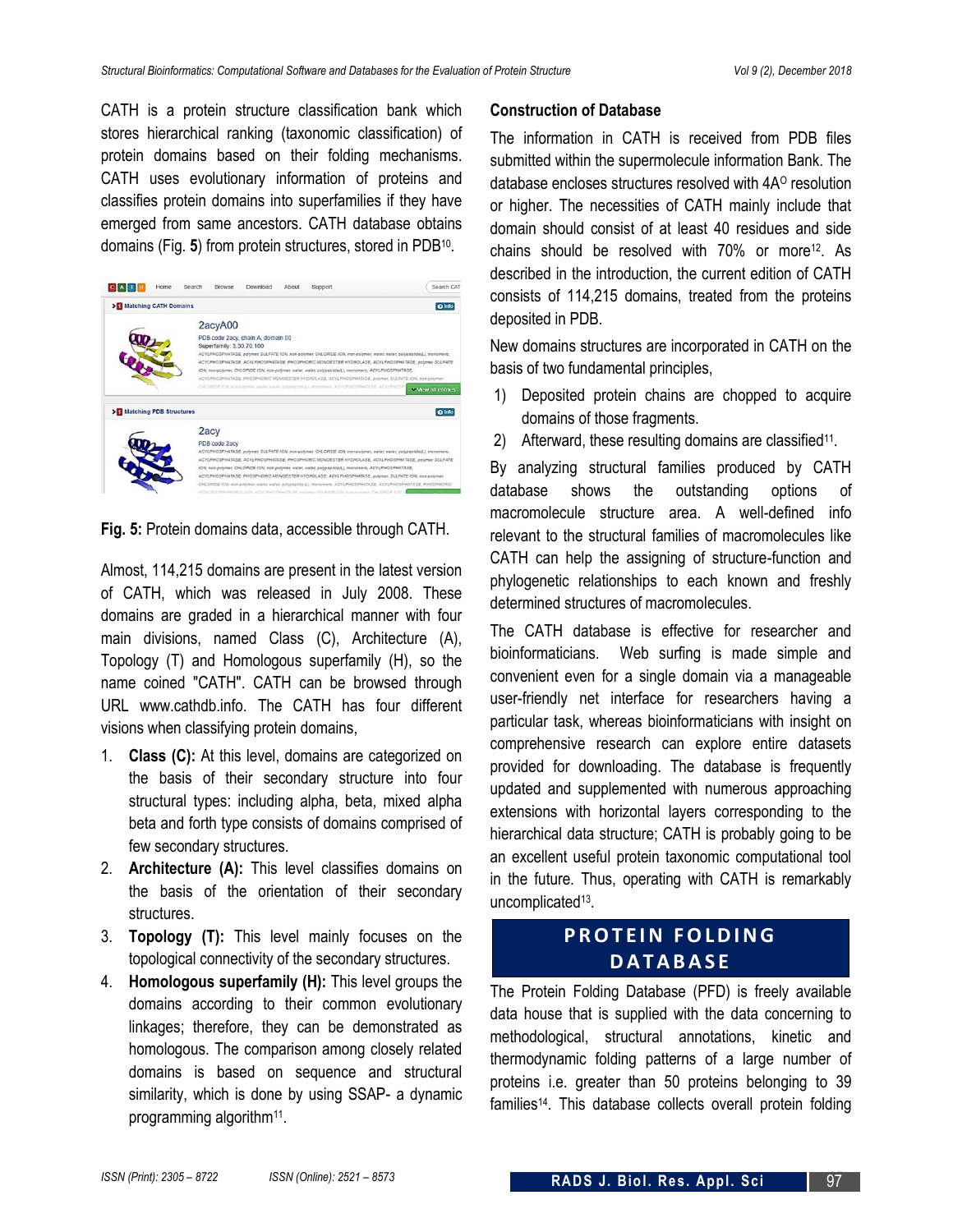information into a solitary, effectively open asset. An easy to use web database has been produced that permits strong searching, browsing, information mining and data recovery while giving connections to other protein repositories. The protein folding database architecture represents the view of folding impressions in a helpful and innovative manner, with the everlasting goal that encourages data retrieval and bioinformatics procedures<sup>15</sup>.

#### **Structural Organization of the Database**

A salient purpose of the database is to permit the examination of the exact and hypothetical connections between structural characteristics and folding frequencies of a protein, for instance, topology. Consequently, new tables were included into databases in order to assemble information like sequence, expression tags, construct length, PDB identifier and disordered regions. Additional tables also enable the accumulation of crude kinetic information and blunders for every single numerical data are presently recorded<sup>14</sup>.

#### **Folding Research and PFD**

The PFD deposits a stockpile of folding pattern information that can be examined with various factors and the results show or appear in the structural form. The repository allows a full information, spreadsheet-like rundown of outcomes allowing rapid exploration of common or general fashion in data. The inquiry data outcomes can be looked for on any caption, which is valuable, e.g. while reviewing the inconstancy of folding frequencies among proteins inside a family. Information related to publications of each entry and URL to access NCBI PubMed writing database is recorded<sup>15</sup>.

#### **Futuristic Approaches**

The PFD has been redesigned by the laws defined by the International Fold Omics Consortium. Latest approaches in this tool will motivate the further construction of the database, and new methods of presenting data information graphically will upgrade its utilization in protein science field. The main objective of future research will be on the advancement of further graphical portrayals of the folding data information. It is important to reveal here that this database is not only an information archive but rather turns into an intense analytical tool in folding research<sup>14</sup>.

# **D A T A B A S E O F M A C R O M O L E C U L A R M O T I O N S**

Macromolecular motion is crucial to understand the function. The macromolecular motion allows understanding the mode of catalysis, signaling and the mechanisms involved in the formation of complexes. Database of macromolecular motion is a platform, to which structures are submitted and this database creates putative motion trajectories, that play a vital role in structural biology<sup>16</sup>. The database of macromolecular motions is used generally as a structural community. This database is freely available at http://bioinfo.mbb.yale.edu/MolMovDB, it schematizes the protein and nucleic acid movement in order to obtain structural information. Evidence about experimental information, structural similarity is available in this database. In order to implement a database, we can use the design of standard relation. In addition, the heterogeneity, as well as complexity regarding information, is available in the database thus promoting its link to an object-oriented approach. However, in order to keep complex data, the database is equipped with imaginable depictions for motion pathways, obtained from 3D interpolation among the known conformation<sup>17</sup>.

## **SCOP DATABASE**

There is another protein structural repository that stores information of those proteins that are similar at the structural level and possess common ancestors. SCOP (Structural Classification of Proteins) was constructed for this purpose<sup>18</sup> . In 1994, SCOP was developed in the laboratory of molecular biology and center for protein. SCOP database consists of comprehensive details of evolutionary relatedness of known protein structures. The basic unit of classification is a protein domain, which is hierarchically classified into species, proteins, families, superfamilies, folds and classes.

#### **Classification**

SCOP classifies the protein based on hierarchical levels, which are discussed below,

 **Family**, proteins are grouped into families according to two strategies, based on common evolutionary relationships. 1st all proteins with 30% or greater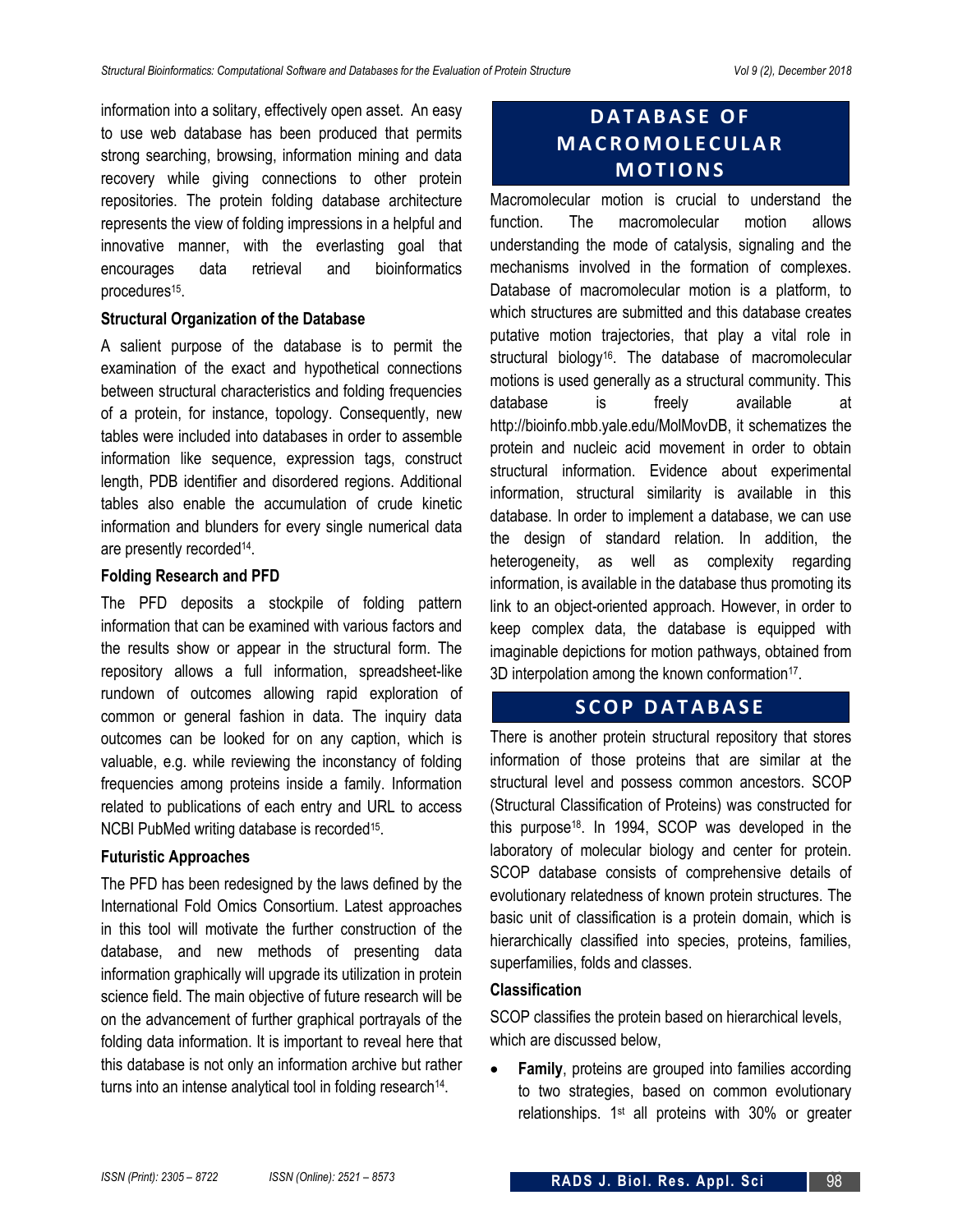residue identities, 2nd proteins having small sequence identities but they are similar at functional and structural level.

- **Superfamily**, this level occupies the families of proteins that hold least sequence identities, but their structural and in many conditions, functional characteristics share a same evolutionary origin.
- **Common fold**, it groups the proteins of families and superfamilies, have major similar secondary structures with the same order and topological connectivity.
- **Class**, this level groups different folds into classes. These protein folds are categorized into five classes,
	- 1. All alpha, whose structure is composed of alpha helices.
	- 2. All beta, whose structure consists of beta sheets.
	- 3. α/β, whose structure is formed from alpha helices and beta sheets.
	- 4. α+β, in these proteins, alpha helices and beta strands are massively sequestered.
	- 5. Multidomain, protein domains with different folds and for which homologs are unknown.

#### **Searching Facilities at SCOP**

For the browsing and searching of particular families of protein at SCOP, SCOP is provided with the variety of search engines and techniques for navigations including,

- Surfing through SCOP hierarchy
- Browsing by using amino acid sequence
- Search through a key
- Search through PDB identifier
- Browsing using history<sup>19</sup>.

SCOP is freely available at URL link http://scop.mrclmb.cam.ac.uk/scop/.

#### **SCOP 2**

There was a closure of SCOP in 2010 and in January the prototype for a new SCOP2 database has become easily accessible, which reflects a novel approach for the classification of proteins that differs quietly from the previous version of SCOP, but best features have been introduced.

In SCOP2 (Fig. **6**), proteins are also arranged according to the evolutionary and structural relationship but not like old version of SCOP which provides hierarchy in simple tress like structures, this database describes the classes

| <b>SCOPE</b>                                                                                                                                                                                                                                                                                                                             | <b>Structural Classification of Proteins 2</b><br>About Browser Graph Download Support                                                                                                                                                                                                                                                                                                                                                                                                                                                                                                                                                                                                                                                                                                                                                                                                                                                                                                                                                                                                                                                                                                                                                                                                                                                                              | aboratory of<br>folemular filolosis                                                                                                                                           |
|------------------------------------------------------------------------------------------------------------------------------------------------------------------------------------------------------------------------------------------------------------------------------------------------------------------------------------------|---------------------------------------------------------------------------------------------------------------------------------------------------------------------------------------------------------------------------------------------------------------------------------------------------------------------------------------------------------------------------------------------------------------------------------------------------------------------------------------------------------------------------------------------------------------------------------------------------------------------------------------------------------------------------------------------------------------------------------------------------------------------------------------------------------------------------------------------------------------------------------------------------------------------------------------------------------------------------------------------------------------------------------------------------------------------------------------------------------------------------------------------------------------------------------------------------------------------------------------------------------------------------------------------------------------------------------------------------------------------|-------------------------------------------------------------------------------------------------------------------------------------------------------------------------------|
| <b>News</b><br>November, 2013<br>During the development of SCOP2.<br>we have identified a new, previously<br>unrecognised type of alpha-alpha<br>superbelic, thicke other alpha-alpha<br>sunsylvelines.<br>Pipee<br>January 2014<br>SCOP2 article in NAR is published<br>Hond.<br>January, 2004<br>The structure of the month.<br>Please | <b>Welcome to SCOP21</b><br>Citation<br>Antonina Andreeva, Dave Howorth, Cyrus Chothia, Eugene Kulesha, Alexey Murzin, SCOP2 prototype: a new approach to protein<br>structure mining (2014) Nucl. Acid Res., 42 (D1): D310-D314, [PDF]<br>Description of the SCOP2 database<br>SCOP2 is a successor of Structural dassfication of proteins (SCOP). Similarly to SCOP, the main focus of SCOP2 is on proteins that are<br>structurally characterized and deposited in the PDB. Proteins are organized according to their structural and evolutionary relationships.<br>but, in contrast to SCDP, instead of a simple tree-like hierarchy these relationships form a complex network of nodes. Each node<br>represents a relationship of a particular type and is exemplified by a region of protein structure and sequence.<br>In SCOP2, we try to put in use the knowledge we acquired over the past years and the lessons we have learned during the<br>dassification of protein structures. We believe that there are many pecularities of proteins and their structures that have been missed<br>due to the constraints of the original SCOP hierarchical schema. We hope that our users will find the new resource useful and that it<br>could open new avenues for protein analysis and research.<br>Quick introduction on how to browse, search and download | Search Browser<br>Ibearch<br>And an acterisk to search free text (e.g.<br>serine")<br>Search Graph<br>fleeres<br>Add an asterisk to search thee text (e.g.<br>protein/domain) |
|                                                                                                                                                                                                                                                                                                                                          | COORS afform that different wour for converses data: COORS because that allows equipation through the COORS development in a                                                                                                                                                                                                                                                                                                                                                                                                                                                                                                                                                                                                                                                                                                                                                                                                                                                                                                                                                                                                                                                                                                                                                                                                                                        |                                                                                                                                                                               |

**Fig. 6:** A Homepage of SCOP2.

of proteins in a form of graph which is actually acyclic in shape with a network of complex nodes, which defines a relationship of protein of particular type with others<sup>20</sup>.

# **MMDB (MOLECULAR M O D E L I N G D A T A B A S E )**

MMDB is the 3D structural database of biological macromolecules and their molecular interaction, developed by NCBI. MMDB can be accessed through NCBI Entrez's search engine<sup>21</sup>. The main aim of MMDB is to circulate the information of the 3D structure of macromolecules mainly protein and functional annotations among molecular biologists <sup>22</sup>. MMDB filters the contents of PDB. It links protein 3D structure information along with sequence information, sequence classification resources and PubChem- an archive that keeps the chemical structural data of small molecule and their biological roles, thus making available various approaches to 3D structure data for molecular biologists, structural biologists, and chemists. MMDB gives a comprehensive detail on structural alignments and software for 3D structure visualization by graphical viewer Cn3D.

MMDB also focuses the quaternary structures and the molecular interactions between its components. MMDB is accessible through the World Wide Web at URL http:// www.ncbi.nlm.nih.gov/structure <sup>21</sup>.

# **C O N C L U S I O N**

There are numbers of web-based protein structure databases that contain different extents of information on biological macromolecules structures on a different basis. Generalized databases contain general information about protein structures; include those protein structures experimentally investigated by NMR Spectroscopy and Xray Crystallography. They also give useful web resources and schematic diagrams related to the protein 3D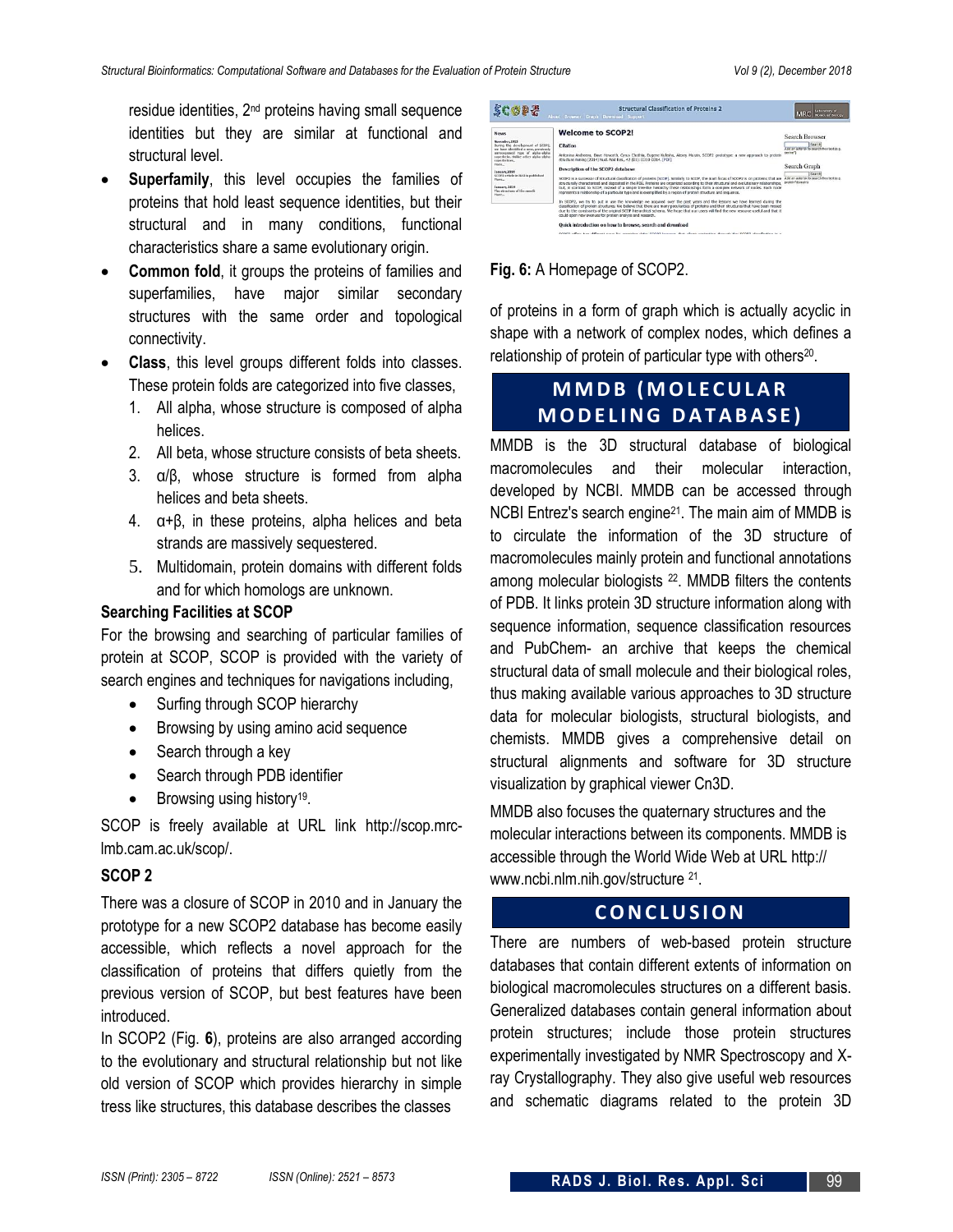structure and their biological functions. There is another category of protein structure database which systemizes 3D structures by their folds as they display evolutionary relatedness which may be difficult to determine from sequence alignment alone. In addition, there are diverse databases and servers that contrast folds of protein structures are beneficial for newly determined protein structures, and especially for those proteins or protein structures which are still unknown. Beyond these, there is a wide range of databases for the most specialized users that deal with particular families, different structural qualities, diseases and so on.

PDB is the most widely used and popular among protein structure communities that provides excellent details of protein structure in 3D, allowing the user to study and visualize the 3D structures by different computational based software (Jmol, NGL view etc.). PDB interprets the 3D structures to the user in an understandable way. On the other hand, SCOP and CATH categorize protein 3D structures on the basis of their folds and evolutionary origin. MMDB is also structural archive, headed by NCBI that also stores an extensive number of macromolecular 3D structures.

Although the number of these structural databases is increasing day by day with great advancements and facilities but the databases that have been discussed in this article are the milestones in the field of bioinformatics<sup>1</sup>.

#### **ABBREVIATIONS**

**PDB:** Protein Data Bank

**CATH:** Class Architecture Topology Homologous superfamily

**SCOP:** Structural Classification of Proteins

**RCSB:** Research Collaboratory for Structural **Bioinformatics** 

**MMDB:** Molecular Modeling Database

**PFD: Protein Folding Database** 

# **R E F E R E N C E S**

- 1. Bagchi A. A brief overview of a few popular and important protein databases. Computational Molecular Bioscience. 2012; 2:115-2.
- 2. Zhang Y, Zhu Y, He F. An overview of human protein databases and their application to functional

proteomics in health and disease. Sci China Life Sci. 2011; 54(11): 988-98.

- 3. Berman HM, Westbrook J, Feng Z, Gilliland G, Bhat TN, Weissig H, *et al*. The Protein Data Bank. Nucleic Acids Res. 2000; 28(1): 235-42.
- 4. Xu D, Xu Y. Protein databases on the internet. Curr Protoc Mol Biol. 2004, ch. 19, Unit 19.4.
- 5. About RCSB PDB: Enabling Breakthroughs in Scientific and Biomedical Research and Education. RCSB PDB; [cited 2018 March 19]. Available from: http://www.rcsb.org/pages/about-us/index
- 6. Laskowski RA. PDBsum: summaries and analyses of PDB structures. Nucleic Acids Res*.* 2001; 29(1):221–2.
- 7. Fleming K, Muller A, MacCallum RM, Sternberg MJ. 3D GENOMICS: a database to compare structural and functional annotations of proteins between sequenced genomes. Nucleic Acids Res*.* 2004; 32: D245–50.
- 8. Li C, Dong X, Fan H., Wang C, Ding G, Li Y. The 3DGD: a database of genome 3D structure. Bioinformatics. 2014:*30*(11): 1640-2.
- 9. Orengo CA, Michie AD, Jones S, Jones DT, Swindells MB, Thornton JM. CATH: A hierarchic classification of protein domain structures. Structure. 1997;5(8):1093- 108.
- 10. Sillitoe I, Lewis TE, Cuff A, Das S, Ashford P, Dawson N.L, *et al*. CATH: comprehensive structural and functional annotations for genome sequences. Nucleic Acids Res.2015; 43: D376–81.
- 11. Kundsen M, Wiuf C. The CATH Database. Human Genomics. 2010; 4(3):207-12.
- 12. Greene LH, Lewis TE, Addou S, Cuff A, Dallman T, Dibley M, *et al*. The CATH domain structure database: new protocols and classification levels give a more comprehensive resource for exploring evolution. Nucleic Acids Res*.* 2007;35: D291-7.
- 13. Cuff A, Redfern OC, Greene L, Sillitoe I. TheCATH hierarchy revisited – Structural divergence in domain superfamilies and the continuity of fold space. Structure*.* 2009;17(8):1051-62.
- 14. Fulton K., Bate M, Faux N, Mahmood K., Betts C, Buckle A. Protein Folding 8. Database (PFD 2.0): an online environment for the International Foldeomics Consortium. Nucleic Acids Res. 2007; 35(Database issue): D304-7.
- 15. Fulton KF, Devlin GL, Jodun RA, Silvestri L, Bottomley SP, Fersht AR, BuckleAM. PFD: a database for the investigation of protein folding kinetics and stability. Nucleic Acids Res*.* 2005; 33(Database issue): D279-83.
- 16. Flores S, Echols N, Milburn D, Hespenheide B, Keating K, Lu J, *et al*. The database of macromolecular motions: new features added at the decade mark. Nucleic Acids Res. 2006; 34: D296-301.
- 17. Gerstein M, Krebs W. A database of macromolecular motions. Nucleic Acids Res*.*1998; 26(18):4280-90.
- 18. Murzin AG, Brenner SE, Hubbard T. and Chothia C. SCOP: a structural classification of proteins database